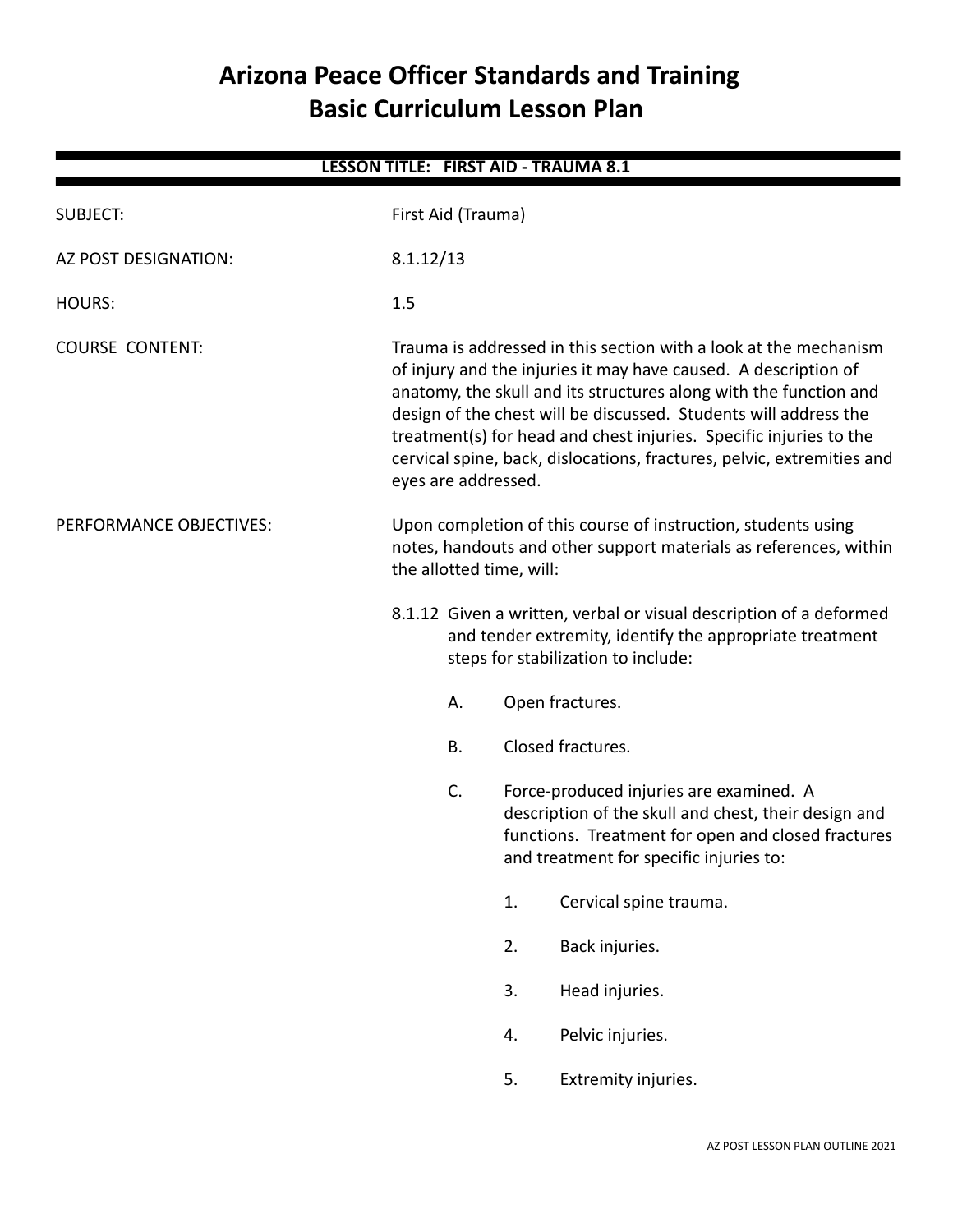- 6. Eye injuries.
- 8.1.13 Given a written, verbal or visual description of the following injuries, identify the appropriate treatment steps to include:
	- A. Impaled objects.
	- B. Chest injuries affecting respiration:
		- 1. Penetrating chest wound.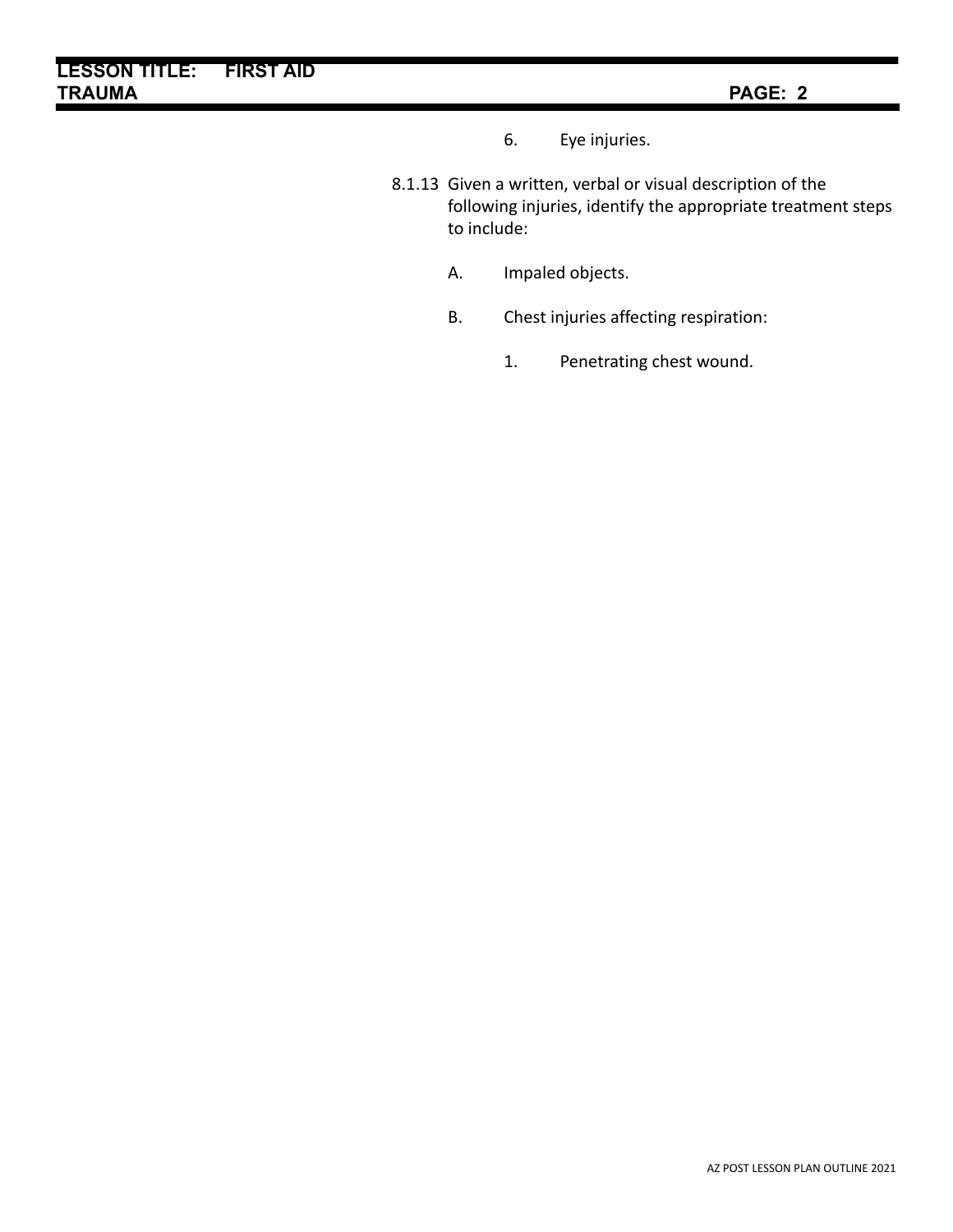| <b>LESSON TITLE:</b><br><b>FIRST AID</b><br><b>TRAUMA</b>                                                                                                          |                                                                                                                             | PAGE: 3                                                                                                                                       |  |  |
|--------------------------------------------------------------------------------------------------------------------------------------------------------------------|-----------------------------------------------------------------------------------------------------------------------------|-----------------------------------------------------------------------------------------------------------------------------------------------|--|--|
| DATE FIRST PREPARED:                                                                                                                                               | January 1998                                                                                                                |                                                                                                                                               |  |  |
| <b>PREPARED BY:</b>                                                                                                                                                |                                                                                                                             |                                                                                                                                               |  |  |
| <b>REVIEWED - REVISED:</b><br><b>REVIEWED - REVISED:</b>                                                                                                           | David Kleinman<br>Sgt. William Wright<br><b>ALEA Course Revision 2001</b>                                                   | DATE: December 1998                                                                                                                           |  |  |
| <b>REVIEWED - REVISED:</b><br><b>REVIEWED - REVISED:</b><br><b>REVIEWED - REVISED:</b><br><b>REVIEWED - REVISED:</b><br>AZ POST - APPROVAL:<br>AZ POST - APPROVAL: | <b>SME Committee</b><br>Officer Tim Taylor, SME Chairman<br>First Aid SME Group<br>AZPOST (DocX)<br>Don Yennie<br>Lori Wait | DATE: 2001<br>DATE: October 2003<br>DATE: February 2004<br>DATE: November 2017<br>DATE: March 2022<br>DATE: November 2017<br>DATE: March 2022 |  |  |
| <b>INSTRUCTOR REFERENCES:</b>                                                                                                                                      |                                                                                                                             |                                                                                                                                               |  |  |
| <b>CLASS LEVEL:</b>                                                                                                                                                | Student                                                                                                                     |                                                                                                                                               |  |  |
| <b>TRAINING AIDS:</b>                                                                                                                                              |                                                                                                                             |                                                                                                                                               |  |  |
| <b>INSTRUCTIONAL STRATEGY:</b>                                                                                                                                     | Lecture and class discussion.                                                                                               |                                                                                                                                               |  |  |
| <b>SUCCESS CRITERIA:</b>                                                                                                                                           | 70% or higher on a written, multiple-choice examination.                                                                    |                                                                                                                                               |  |  |
| <b>COMPUTER FILE NAME:</b>                                                                                                                                         | 8.1.12/13 Trauma                                                                                                            |                                                                                                                                               |  |  |
| DATE RELEASED TO THE SHARE FILE:                                                                                                                                   | May 27, 2022                                                                                                                |                                                                                                                                               |  |  |

ä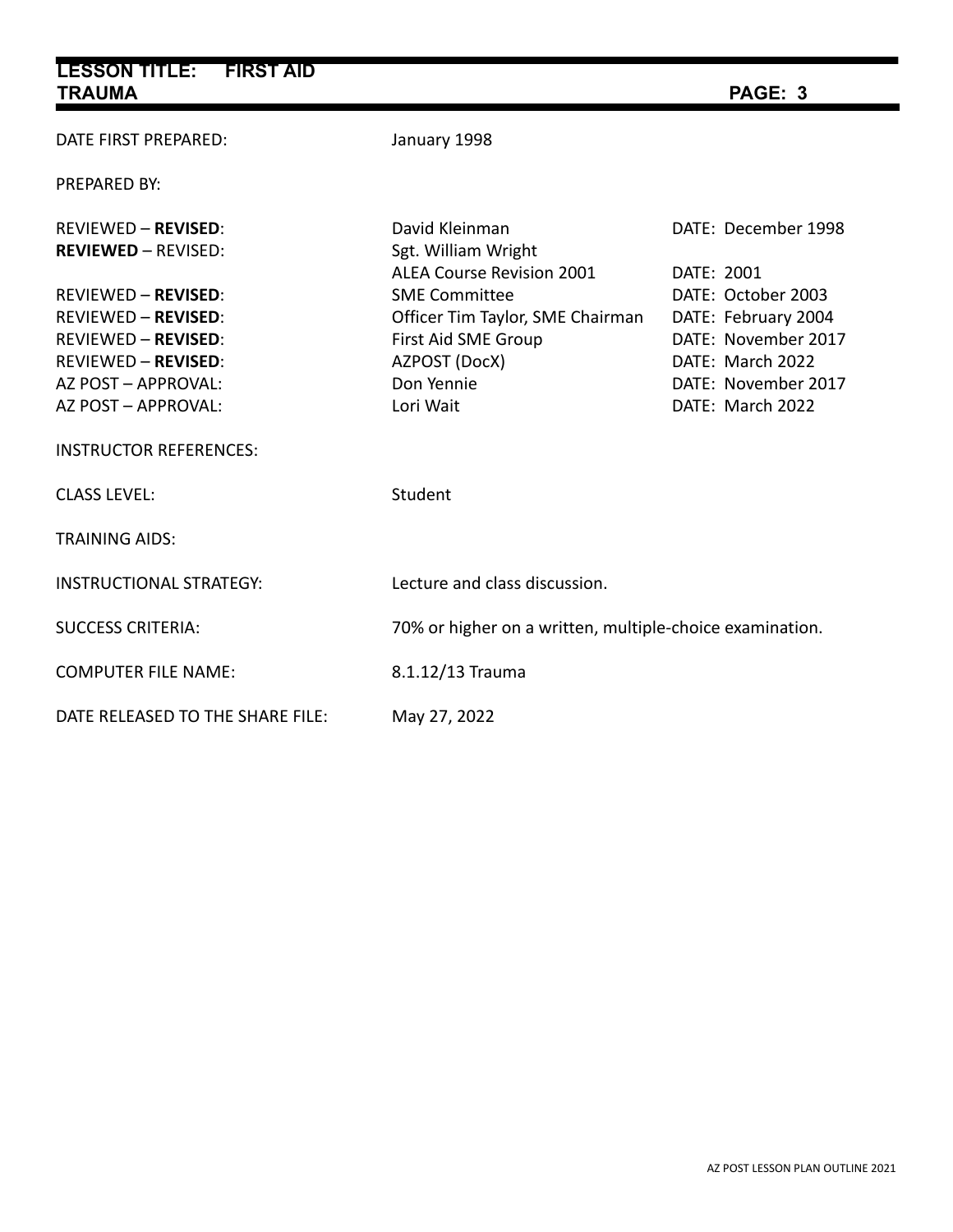# **I. INTRODUCTION**

- A. Instructor (self) introduction.
- B. Preview of performance objectives.

# **II. IDENTIFY AN INJURY CAUSED BY EXTERNAL OR INTERNAL FORCES**

- A. The goal is to identify that an injury has occurred to an extremity and to be able to respond appropriately to reduce further injury.
	- 1. It is not law enforcement's responsibility to provide complete treatment individually. In most situations we do not have the necessary equipment.
	- 2. We must provide life-saving measures and request proper assistance.
- B. Injuries of the extremities are due to the amount of force or energy applied either against or toward the extremity. Three (3) types of force are:
	- 1. Direct force a cinder block falls on the head. (Baton strikes)
	- 2. Indirect force jump from a high place and land on the feet, but injure the spine.
	- 3. Twisting force whiplash.

# **III. HEAD/SPINE INJURIES P. O. 8.1.12C5**

- A. Design/cranium.
	- 1. The cranium has a number of broad, flat bones that are fused together in an adult to form a hollow shell.
	- 2. It protects the brain, which is the control center for the body the brain controls all body functions, voluntary or involuntary.
	- 3. Although the cranium is very strong in an adult, a blow can still cause a break or, even if there is no break, can result in damage to the brain tissue.
	- 4. Closed head injuries are a true medical emergency.
- B. Design/spine. **P. O. 8.1.12C1**

1. The spine begins at the base of the skull and extends down into the pelvis. It is made up of 33 bones known as vertebrae. It gives support to the head and upper body. It provides a protective housing for the spinal cord.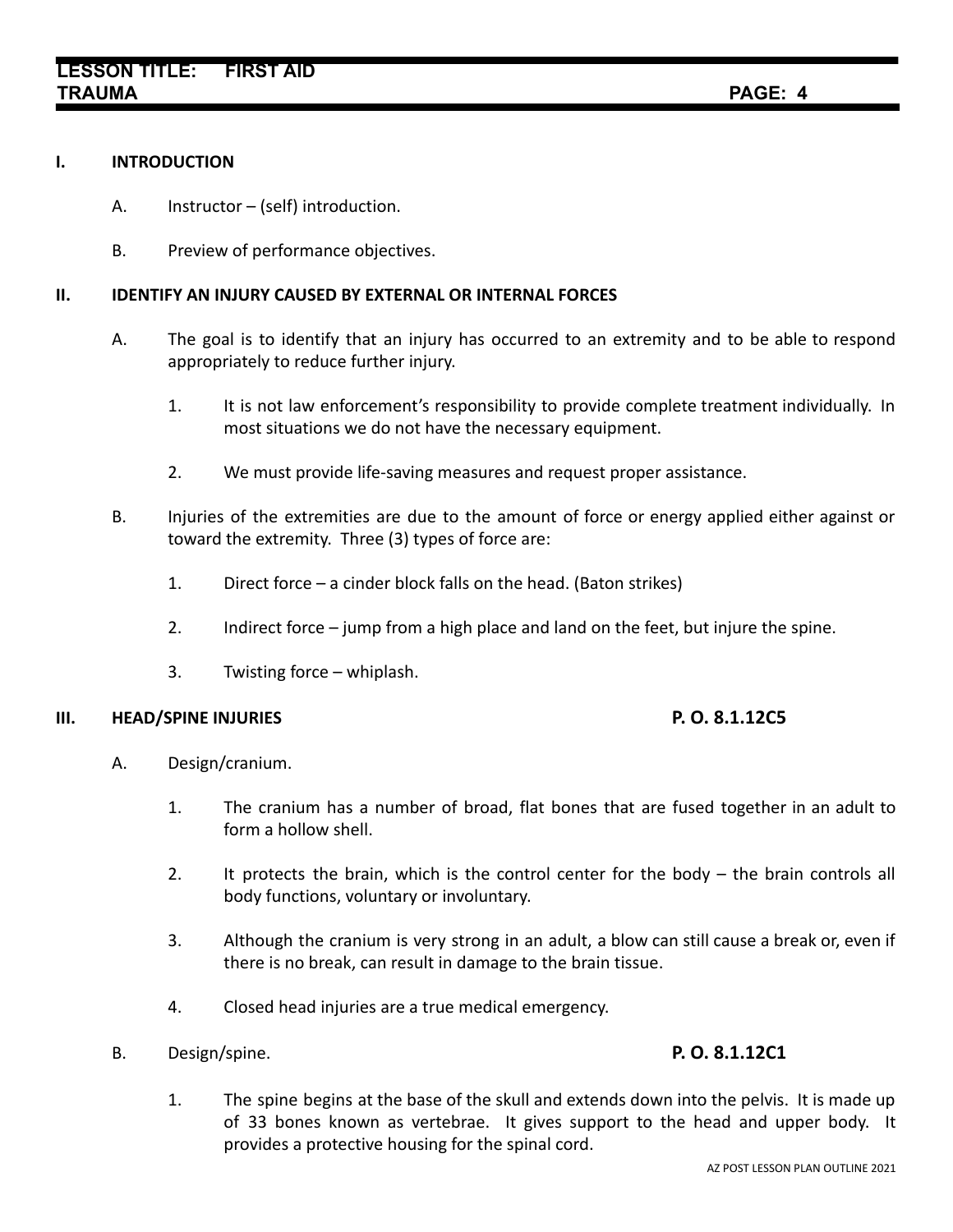C. Skull fractures. **P. O. 8.1.12C5**

- 1. Fractures of the skull are common in accident victims. Their seriousness depends on the amount of injury to the brain. Serious brain injury is much more common when there is no skull fracture.
	- a. Types skull fractures may be open or closed. They may also be:
		- i. Depressed pieces of the bone are pushed inward pressing on, and sometimes causing the tearing of, the brain tissue.
		- ii. Penetrated skull objects such as bullets or knives may penetrate the skull and lodge in the brain. Remember, do not remove foreign objects impaled in the skull.
		- iii. Basal fractures of the base of the skull.
- 2. Cerebrospinal Fluid (CSF).
	- a. Cerebrospinal fluid may drain from the nose or ears when a person has a skull fracture. It will appear as a clear fluid.
	- b. **Do not** attempt to stop the bleeding and cerebrospinal fluid from the nose or ears when a skull fracture is suspected. Doing so may cause increased pressure on the brain or an infection around the brain.
- 3. Signs and symptoms of a skull fracture include:
	- a. An injury which has produced a deep cut, tear or bruise to the scalp or forehead.
	- b. Any pain or swelling at the site of a head injury.
	- c. Deformity of the skull, depressions in the cranium, large swellings ("goose eggs") or anything that looks wrong about the shape of the person's cranium.
	- d. Any bruise behind the ear (a sign of a basal skull fracture). (Battle sign.)
	- e. Black eyes or discoloration under the eyes ("raccoon eyes" a sign of a basal skull fracture).
	- f. One (1) or both of the eyes appear to be sunken.
	- g. Unequal pupils.
	- h. Bleeding or clear fluids (CSF) coming from the ears or nose.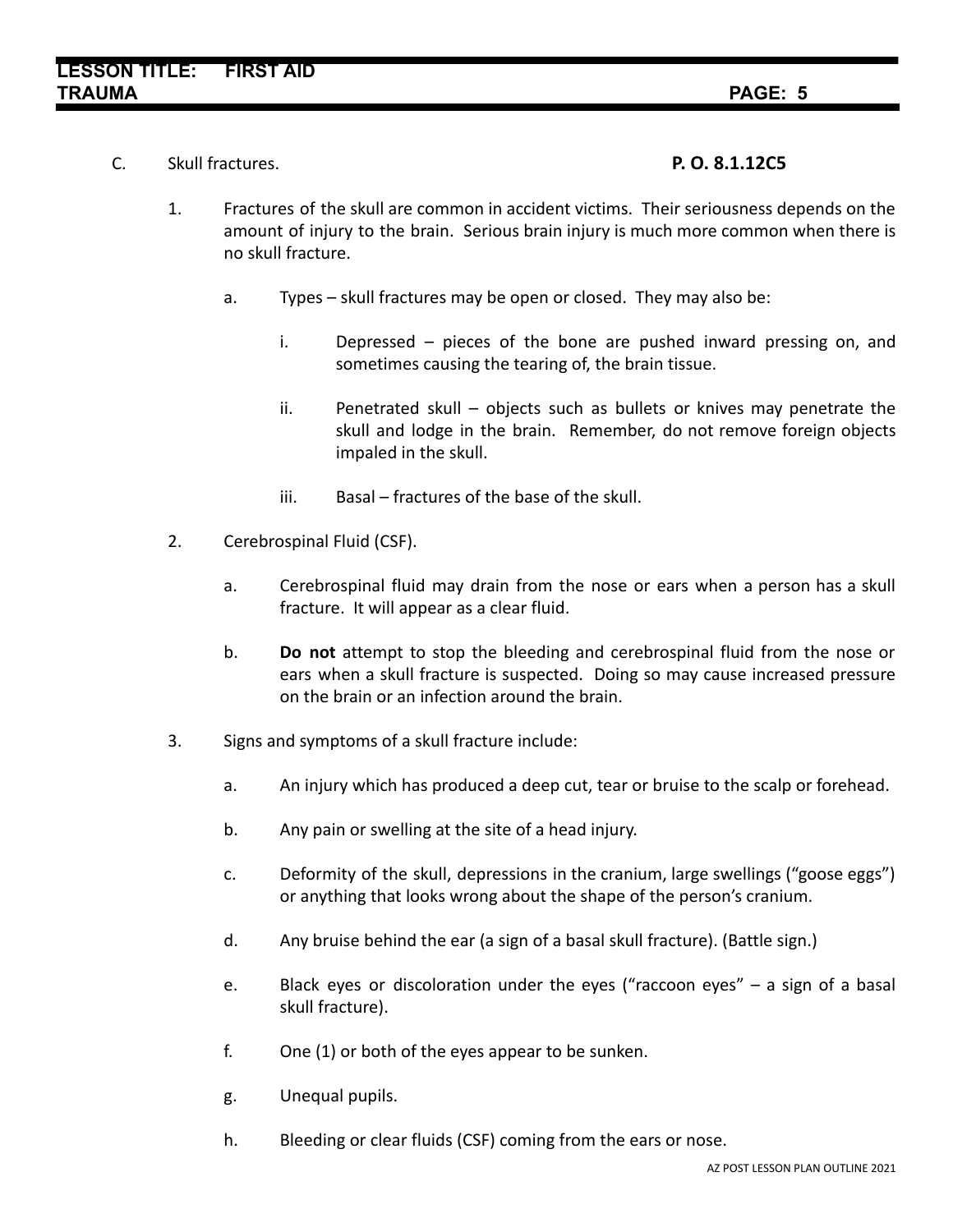- D. Injuries to the brain head injuries.
	- 1. Causes:
		- a. Severe blows to the head can cause bleeding within the skull; resulting blood clots cause pressure on the brain tissue.
		- b. Pressure damages the brain cells and loss of consciousness results.
	- 2. Signs and symptoms of brain damage:
		- a. Any signs of a skull fracture or external head injury: Bleeding, bumps, contusions, etc.
		- b. Confusion the patient usually becomes confused as time passes. Changes in mental status are usually the first and most important sign (altered mental status).
		- c. Severe headaches.
		- d. Unusual behavior may be combative.
		- e. Loss of consciousness or altered states of awareness.
		- f. Unequal pupils.
		- g. Paralysis often, this will be on one (1) side of the body.
		- h. Seizures.
		- i. A rise in blood pressure, slowing of pulse or deep erratic respirations.
		- j. Nausea and/or vomiting usually projectile.
		- k. Garbled or slurred speech may ask repetitive questions.
		- l. Disturbance in gait.
		- m. Loss of bowel or bladder control.
- E. Spinal injuries. **P. O. 8.1.12C1**

- 1. Causes of spinal injuries:
	- a. Forces to the head, neck, back, chest, pelvis, or legs.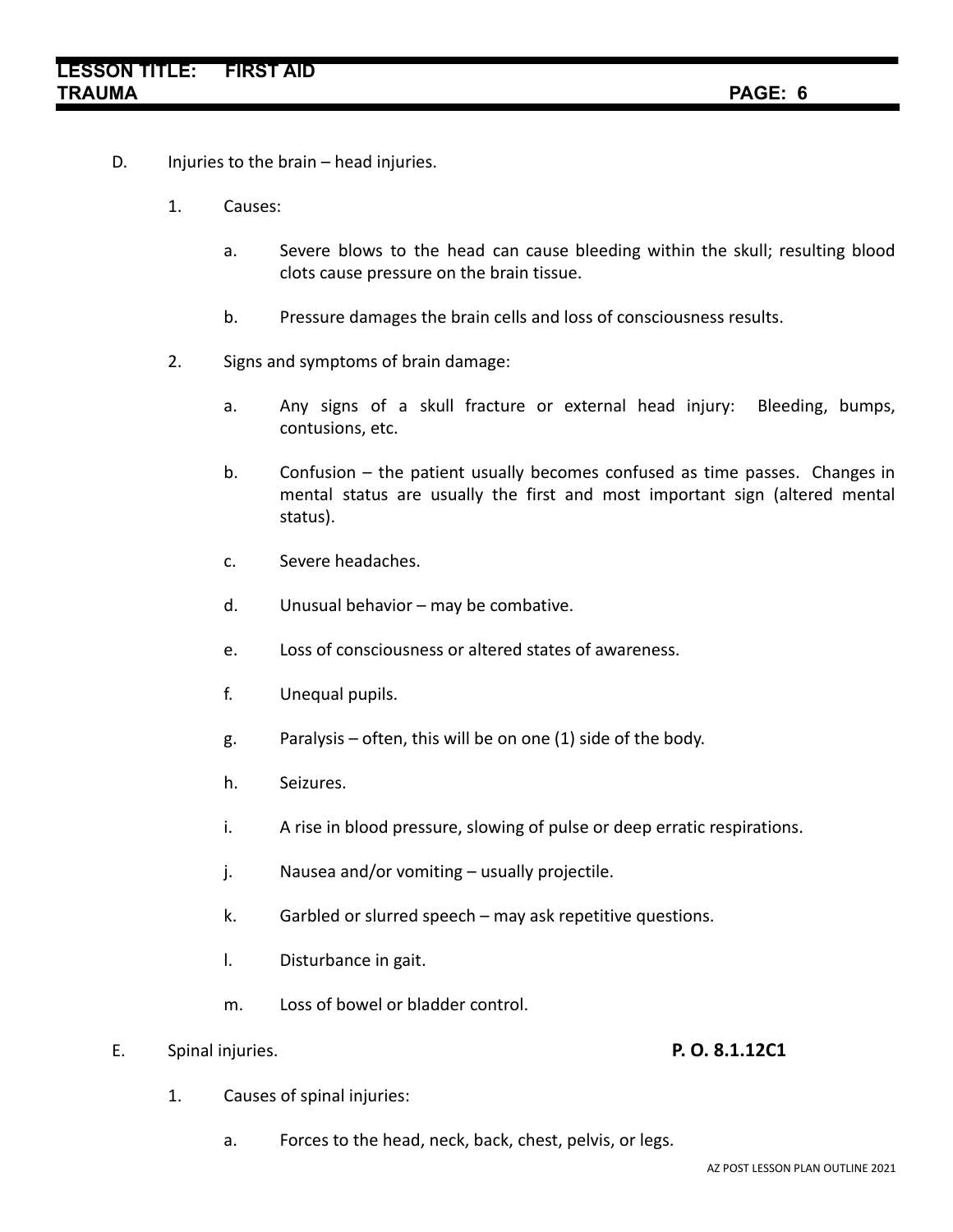- 2. Signs and symptoms of spinal injuries:
	- a. Pain with or without movement.
	- b. Tenderness.
	- c. Deformity.
	- d. Impaired breathing.
	- e. Paralysis of the extremities numbness, weakness or tingling.
	- f. Loss of bladder control.
- F. Emergency care of head injuries/spinal injuries.
	- 1. Care for patients with suspected head injuries requires management of the injury as well as repeated evaluation over time.
	- 2. Suspect a cervical or other spine injury in vehicular accidents, falls and assaults.
	- 3. ABC's maintain an open airway. Use the jaw-thrust maneuver with suspected cervical spine injuries and maintain manual stabilization of the head and neck.
	- 4. Correct any life-threatening problems and maintain respirations and circulation. Perform CPR as needed.
	- 5. Activate EMS.
	- 6. Control bleeding note drainage of blood or fluid from nose, ears or open skull injuries (drainage relieves internal pressure on the brain).
	- 7. Dress and bandage open wounds minimize pressure.
	- 8. Position according to associated injuries:
		- a. Keep the person still and lying flat. Minimize movement.
		- b. Be prepared for vomiting, roll the patient onto his/her side while maintaining alignment of the head and neck.
	- 9. Protect the patient from hurting himself/herself if he/she has a seizure.
	- 10. Continuously monitor the patient.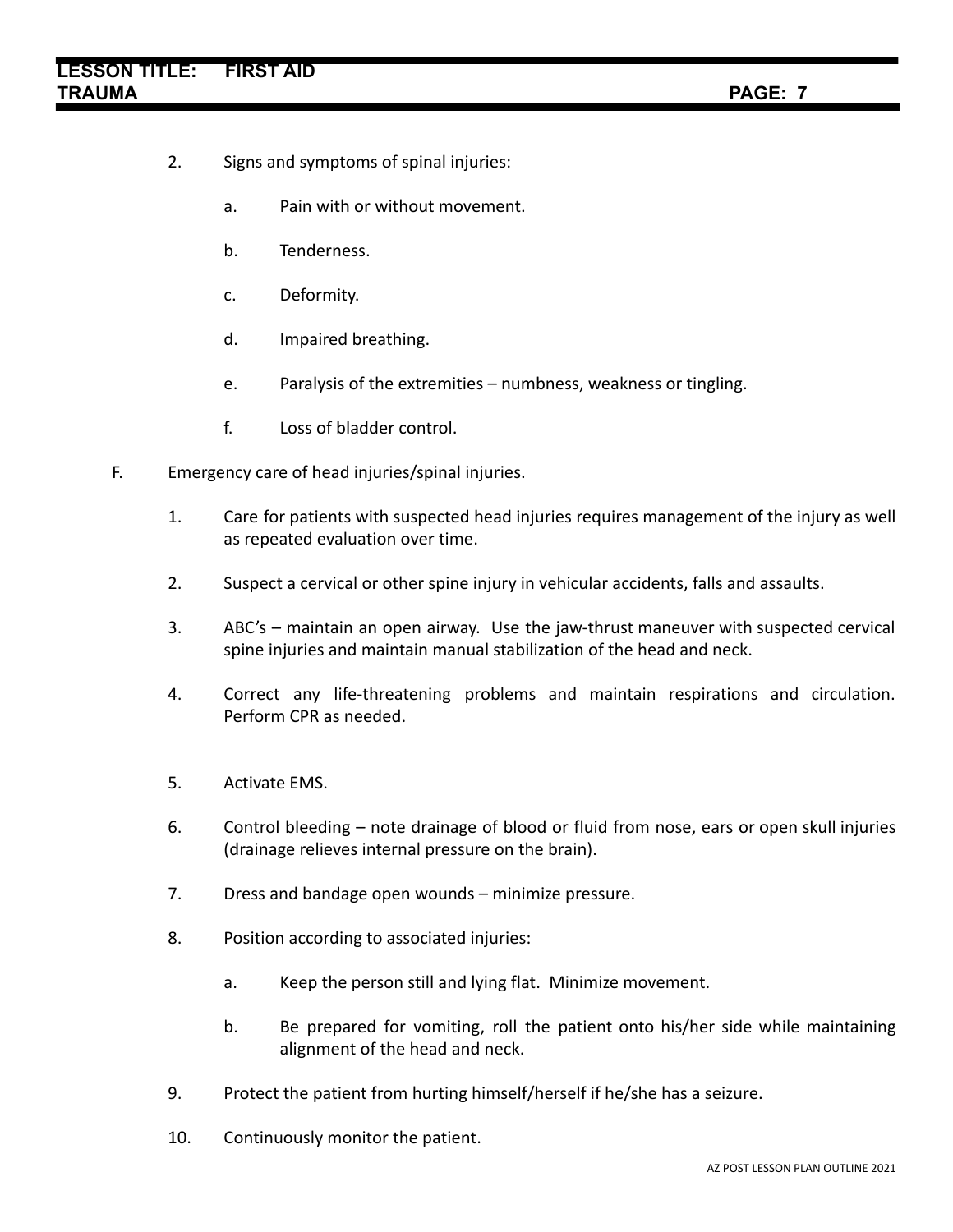## G. **Mental exercise:**

- 1. You are walking down the hall at your office. Up ahead you see one (1) of the secretaries walking towards you. As she approaches she slips and falls backwards on the hard floor. You get to her and ask if she is alright. She says she is okay and tries to get up. She gets to her feet and is very unsteady.
	- a. What should you do? (Convince her to lie back down.)
	- b. Who should you call? (Call EMS and supervisor.)
	- c. What interventions should you take? (C-Spine precautions.)
	- d. What is your biggest medical concern? (ABCs)

## **IV. EYE INJURIES P. O. 8.1.13B**

- A. Emergency care for eye injuries:
	- 1. A foreign object in the eye if removal of the object is necessary:
		- a. Flush the eye with clean water, holding the eyelids apart.
		- b. A foreign object lodged under the upper lid down over the lid; as the upper lid returns to its normal position, the eyelashes will wipe away the object.
		- c. A foreign object in the eye also may be removed by grasping the eyelashes of the upper lid and turning the lid over a cotton swab. The object may then be removed with the corner of a piece of gauze.
		- d. Particles lodged under the lower lid may be removed by pulling down the lower lid. The corner of a piece of gauze may be used to remove it.
		- e. Should a foreign object become lodged in the eyeball, **DO NOT** attempt to remove it.
		- f. **DO NOT** attempt to remove objects within the colored circle of the eye.
	- 2. Impaled objects: **P. O. 8.1.13A**

- a. **DO NOT REMOVE**.
- b. Activate EMS.
- c. Use several layers of dressing to make a thick pad. (The dressing can be made of AZ POST LESSON PLAN OUTLINE 2021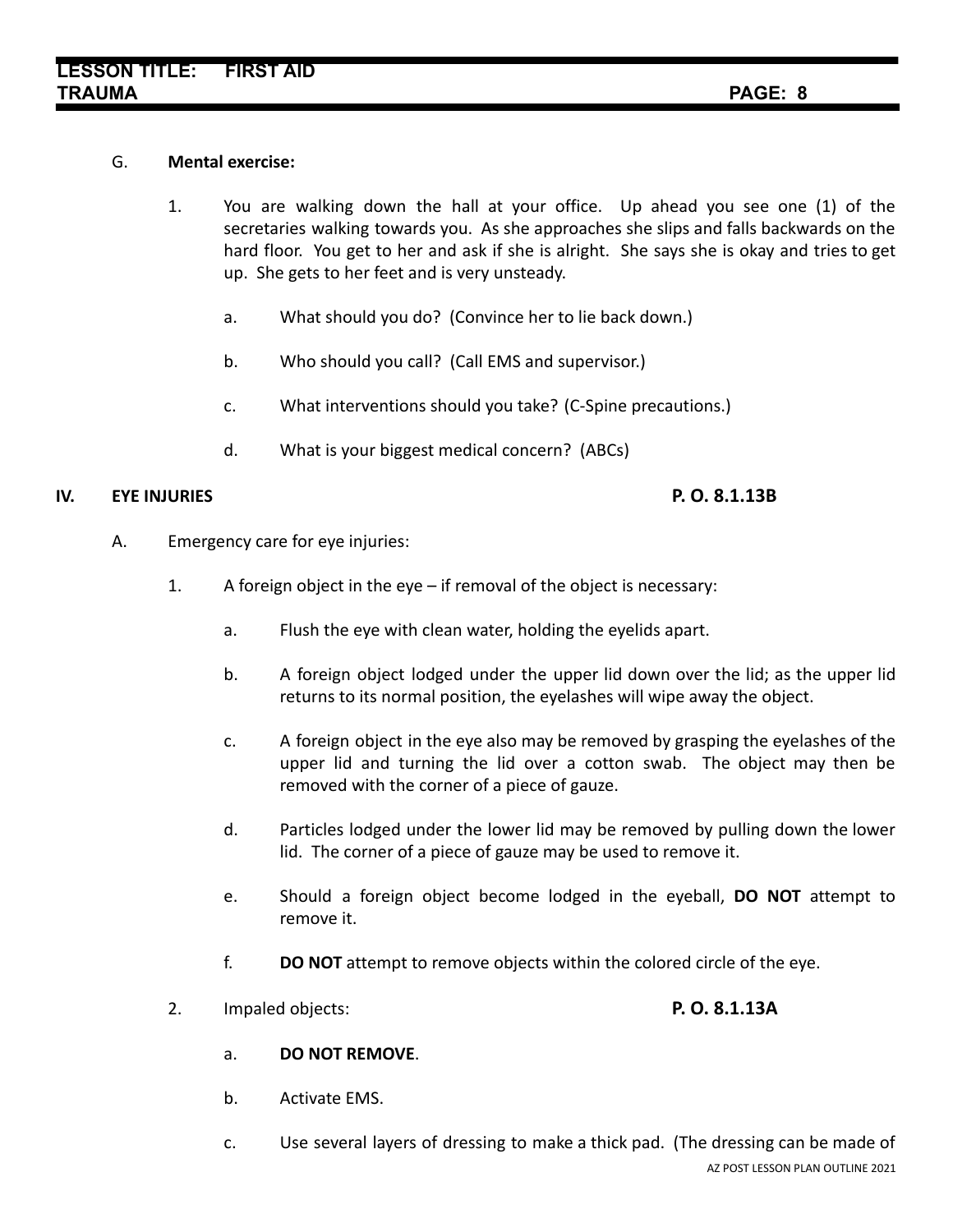any soft cloth material such as washcloths, bandannas, etc.) Place the dressing around the impaled object so that there will be a pad above, below and on both sides of the object. Encircle the object completely.

- d. Cover both eyes; this will reduce movement of the injured eye. Avoid placing any additional pressure on both eyes.
- 3. Eviscerated (extruded) eyeball.
	- a. Activate EMS.
	- b. **DO NOT** attempt to replace the eyeball into the socket.
	- c. Cover the eye with a moist, sterile dressing without applying any pressure to the eye.
	- d. Hold the dressing in place with a roller bandage.
	- e. Be sure to cover both eyes to prevent movement of the injured eye.

# **V. CHEST INJURIES P. O. 8.1.13C**

- A. Design.
	- 1. The rib cage includes: The ribs, the thoracic vertebrae and the sternum.
	- 2. The rib cage encloses the lungs and heart. Damage to the ribs can result in damage to these vital organs.
- B. Signs and symptoms of chest injuries:
	- 1. Failure of the chest to expand normally one (1) or both sides. (Uneven chest movement)
	- 2. Dyspnea: Shortness of breath, difficulty or abnormal breathing.
	- 3. Bruising or obvious fractures.
	- 4. Pain at the injury site.
	- 5. Pain during breathing.
	- 6. It may be difficult to take a deep breath.
	- 7. Coughing up or vomiting blood usually bright red and frothy.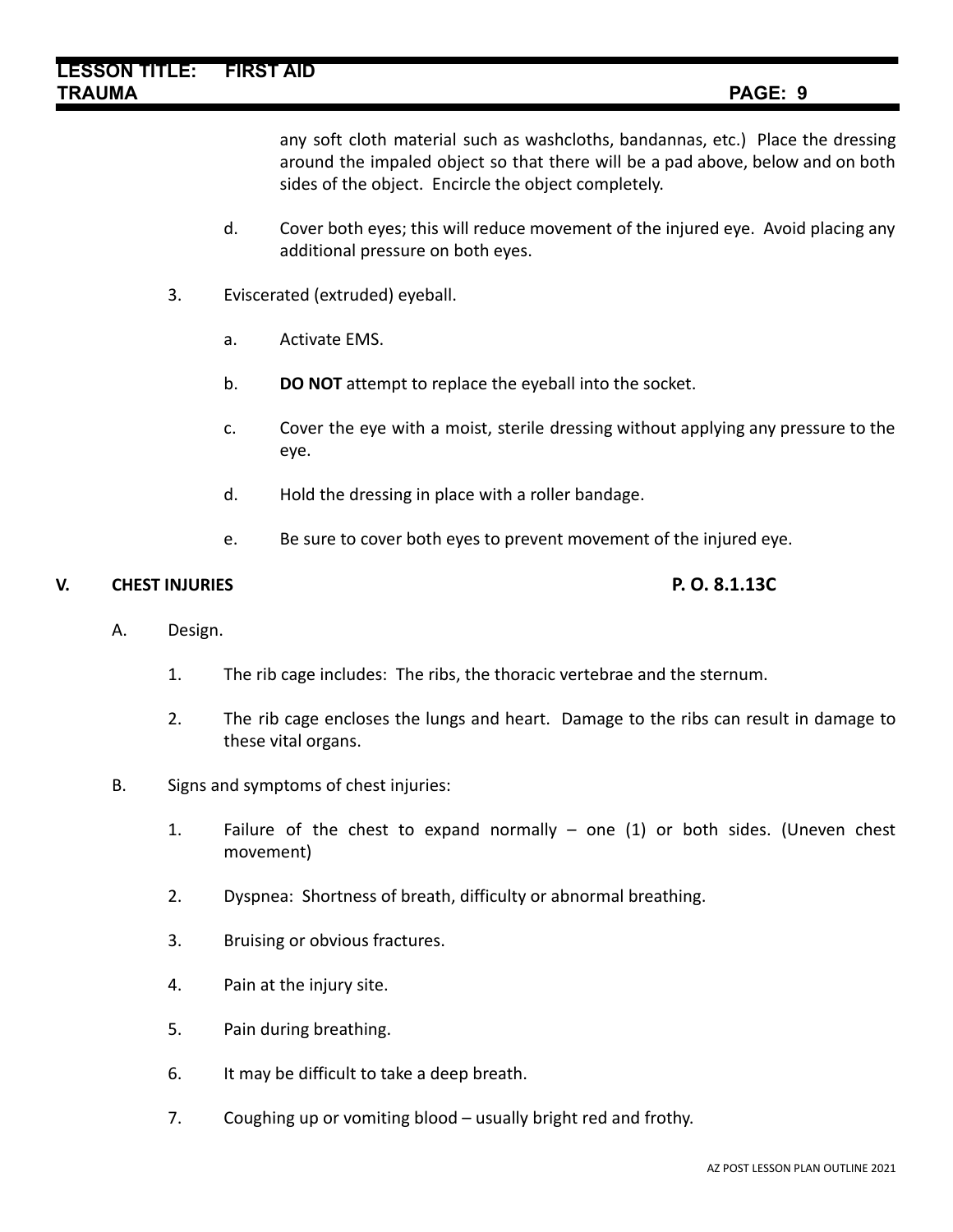- 8. Bloodshot and/or bulging eyes.
- 9. Shock: Low blood pressure; rapid, weak pulse and cyanosis (lips, skin, fingernail beds).
- 10. There may be a sucking sound or bubbling when the patient breathes.
- C. Types of injuries:
	- 1. Flail chest. **P. O. 8.1.13C2**

- a. When two (2) or more ribs are broken in two (2) or more places, the resultant portion will not move with the rest of the rib cage when the patient attempts to breathe. The free-floating segment is referred to as the "flail area" and the motion of that area is opposite the motion of the rest of the chest during breathing (this is known as Paradoxical breathing).
- b. Signs and symptoms:
	- i. Paradoxical breathing is almost always accompanied by severe pain.
	- ii. Swelling over the injured area.
	- iii. Signs of shock.
	- iv. Increasing airway resistance; difficulty breathing.
	- v. The patient attempts to self-splint his/her chest wall with his/her hand or arm.
	- vi. May feel crepitus (a harsh grating sound caused when broken bones rub together).
	- vii. Uneven chest wall movement during breathing.
- c. Treatment:
	- i. Activate EMS.
	- ii. Have the patient lie on his/her back.
	- iii. Remove clothing from the chest area.
	- iv. Locate the flail section by gently feeling the injury site.
	- v. Apply a thick pad of dressing over the site. This pad should be several inches thick. A small pillow, or other soft, low-weight items can also be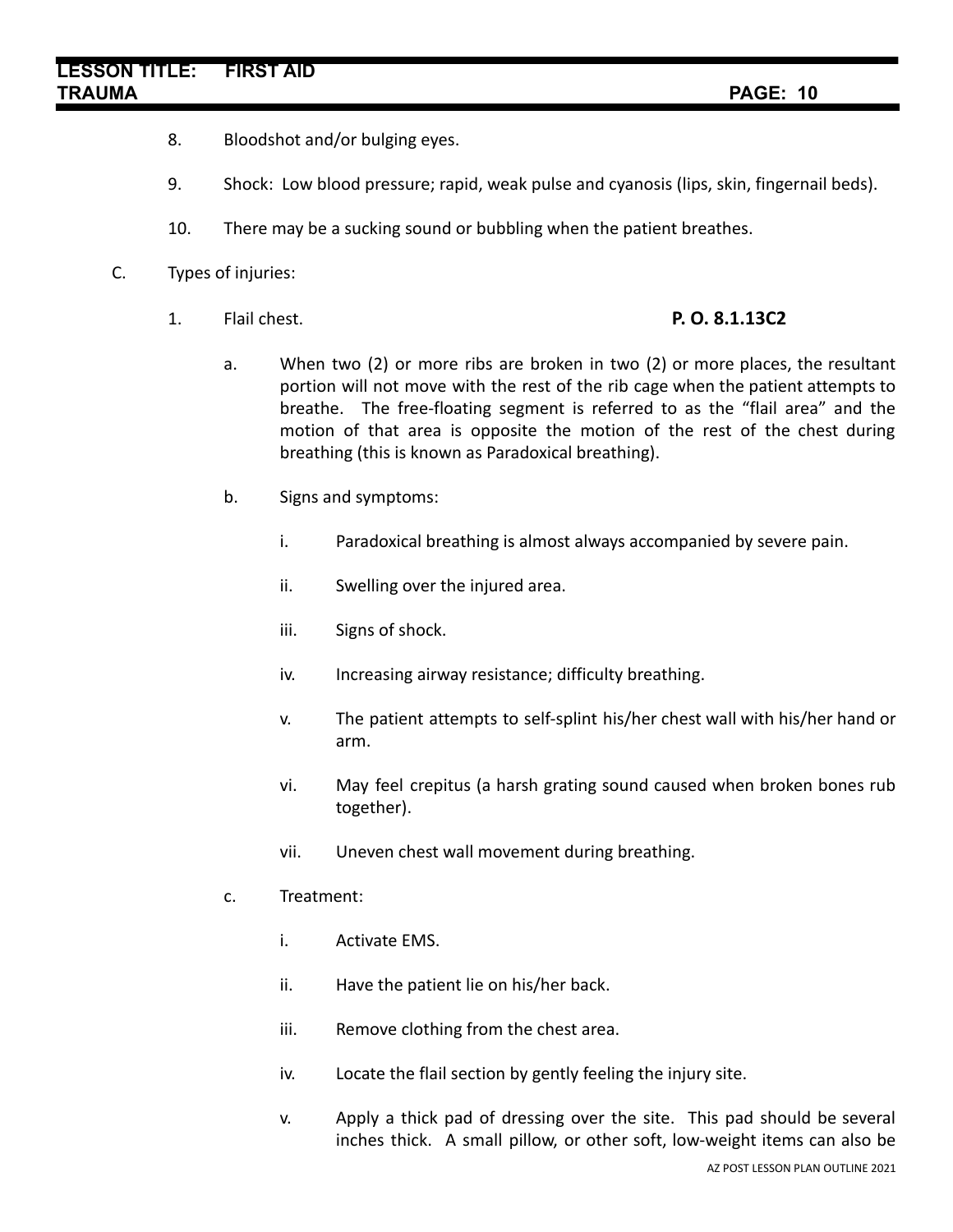used. The padding used should weigh less than five (5) pounds.

- vi. Secure the padding in place by using wide straps, belts, scarves or wide tape. If you do not have a securing device, you can hold the pad in place by hand.
- vii. Position the patient with the flail segment against a support in a semi-sitting position or lying on the injured side if sitting causes discomfort. This helps reduce the motion of the flail segment.
- 2. Penetrating chest wounds. **P. O. 8.1.13C1**

- a. Commonly caused by trauma: Gunshot wounds, stabbing and/or penetrating objects that cause an open chest wound which allow for air to enter the chest cavity.
	- i. A penetrating chest wound can also occur in the thoracic back area.
	- ii. Be cautious of injuries in the lower chest/upper abdomen area. The injury may appear to be in the upper abdomen, but could actually be a penetrating chest wound depending on the position of the diaphragm during the onset of the injury.
	- iii. If the patient was exhaling, the diaphragm will be relaxed and lowered, making it possible to have a penetrating chest wound in what appears to be in the upper abdomen.
- b. Air enters the chest cavity when the chest is expanded during the patient's normal breathing. It moves into the wound as the patient inhales and air is forced back out of the wound when the patient exhales.
- c. The pressure of the air in the chest cavity presses against the lung, causing it to collapse.
- d. These wounds are typically called "sucking" chest wounds because of the moist sucking heard or the bubbling around the injured site each time the patient breathes.
- 3. Treatment.
	- a. Activate EMS.
	- b. Apply an airtight dressing (occlusive) over the injured site. An occlusive dressing can be made from aluminum foil, Vaseline™ gauze, plastic wrap from a cigarette pack, plastic gloves, plastic baggies, etc. or a commercially available chest seal can be used.